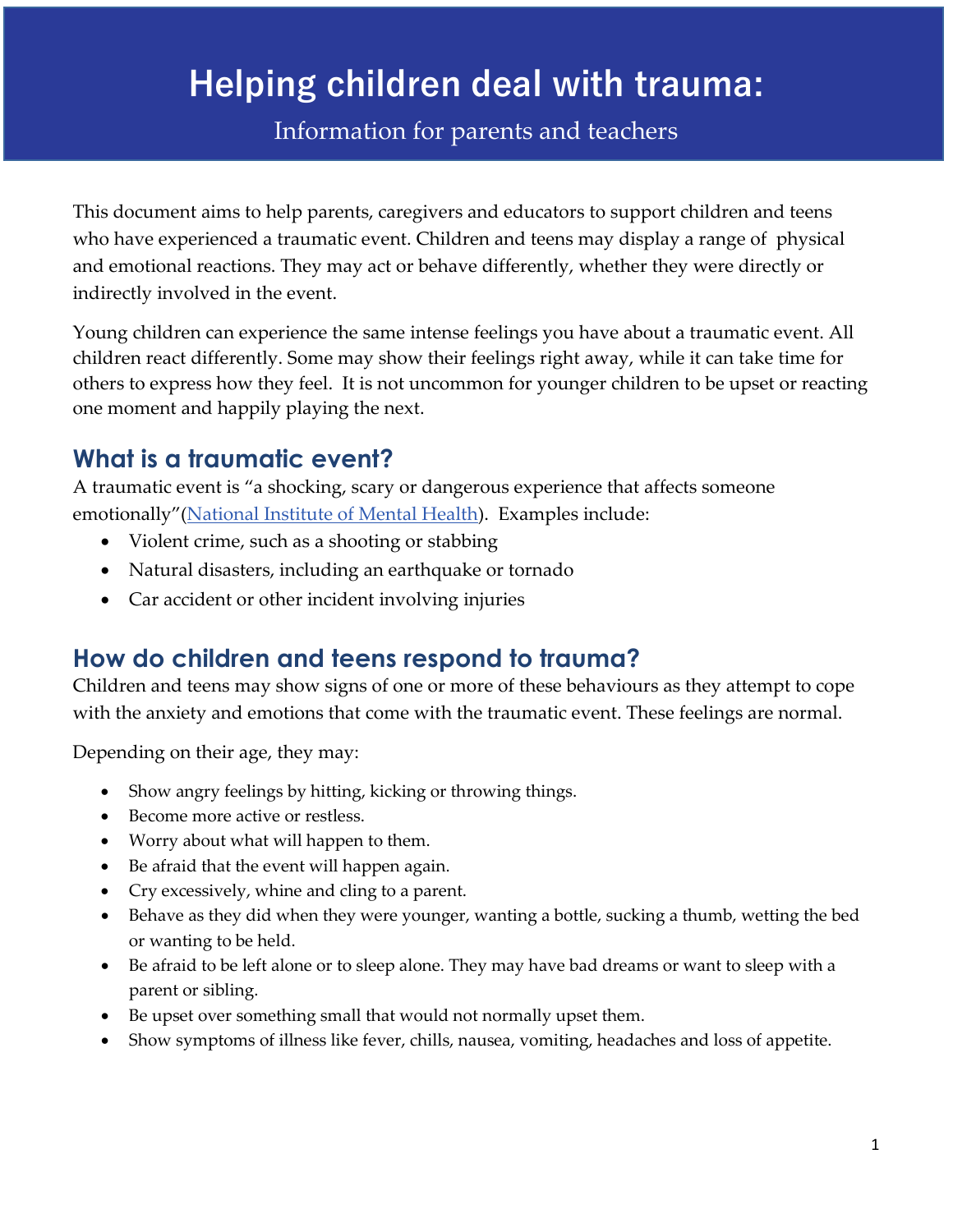- Become quiet, withdrawn and reluctant to talk about the experience.
- Express feelings of guilt that they may have caused the event in some way.
- Feel neglected by parents who are busy with other tasks.
- Refuse to go to daycare or school.
- Be reluctant to let a parent out of their sight.
- Become afraid of loud noises, storms or unfamiliar people.

Some children and teens may show **no signs** of being upset. It's possible that they don't feel upset. For others, it may take several weeks to show any signs of anxiety. Teenagers may also experience depression, poor school performance, substance abuse and problems with peers. Some may avoid school, appear confused or have suicidal thoughts.

## **How to help a child or teen deal with trauma**

Good communication – and your own reaction to the trauma – is important both during and right after the traumatic event. Here's what you can do to help:

#### **What to do after the trauma**

- **Model calm and control.** Children and teens take their emotional cues from important adults in their lives, like parents and teachers. Be accepting. This will help encourage them to address their feelings.
- **Limit exposure to media coverage.** Images of a crisis can be overwhelming. Discuss what they are seeing and help them put it into perspective.
- Monitor your own stress. Don't ignore your own feelings of shock, worry or anger. Talk to your family, friends or a counsellor. It's okay to let children and teens know you're surprised, confused, worried or sad. If you can express your own emotions in a healthy way, it's better for them.
- **Hold and cuddle your child.** Children get comfort and security through touch and hugs.
- **Allow your child or teen to grieve.** If your child lost a special toy or blanket during the traumatic incident, talk about it. If you can, replace the lost object. Talk openly to your teen about their grief.
- **Spend extra time putting your child to bed.** With younger children, give them a warm bath, talk and offer extra support like a night light or reminders that you are nearby.
- **Watch children play.** Children deal with anger, fear or insecurities while playing with dolls, blocks, toy cars or imaginary games with other children. Listen to their words.
- **Provide fun activities.** For younger kids, play dough and finger paints can help release tension. Sports, physical activity and the arts offer excellent outlets for children and teens.
- **Ask for help for you, your child or your teen.** This is important if the emotional and physical distress continue. Talk to your doctor, school counsellor, mental health professional, social worker or religious leader. There are people in your community who understand and will help you.